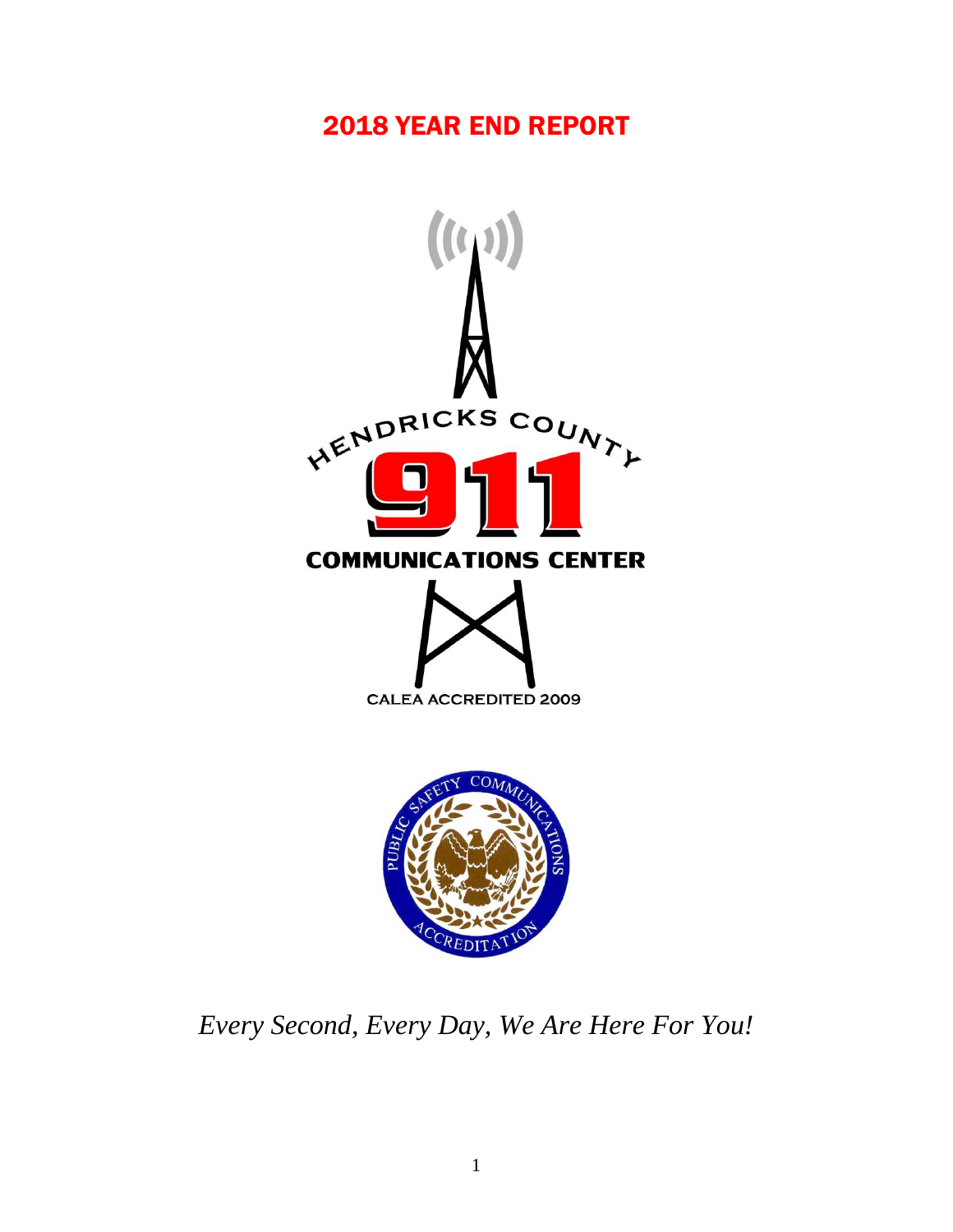# **Introduction**

The Hendricks County Communications Center completed its twelfth full year of operation in 2018, to the 23 Public Safety Agencies and the citizens of Hendricks County. The Center began operations in July of 2007. The completion of the consolidated center, as it's comprised of today, consisting of all four previous PSAPs was completed in September 2007. This was made possible by the overwhelming support of our two partners, the Integrated Public Safety Commission (IPSC) who provides our radio communications, and Marion County's Public Safety Communications (PSC) which provides Computer Aid Dispatch, Mobile Data, Paging, Fire House Alerting, and Police/Fire Records Systems.

On August 1, 2009, The Hendricks County Communications Center was certified as an accredited Communications Agency. At this time HCCC is one of two in the State of Indiana, and one in fifty-two (52) in the country.

The Year End Report provides information regarding the operations of the Hendricks County Communications Center. These reports are required by Accreditation Standards and are published for public view. As the Center continues to move forward and learn about opportunities to best serve the public, the annual report will continue to provide direction to all those involved in the efforts of the Center.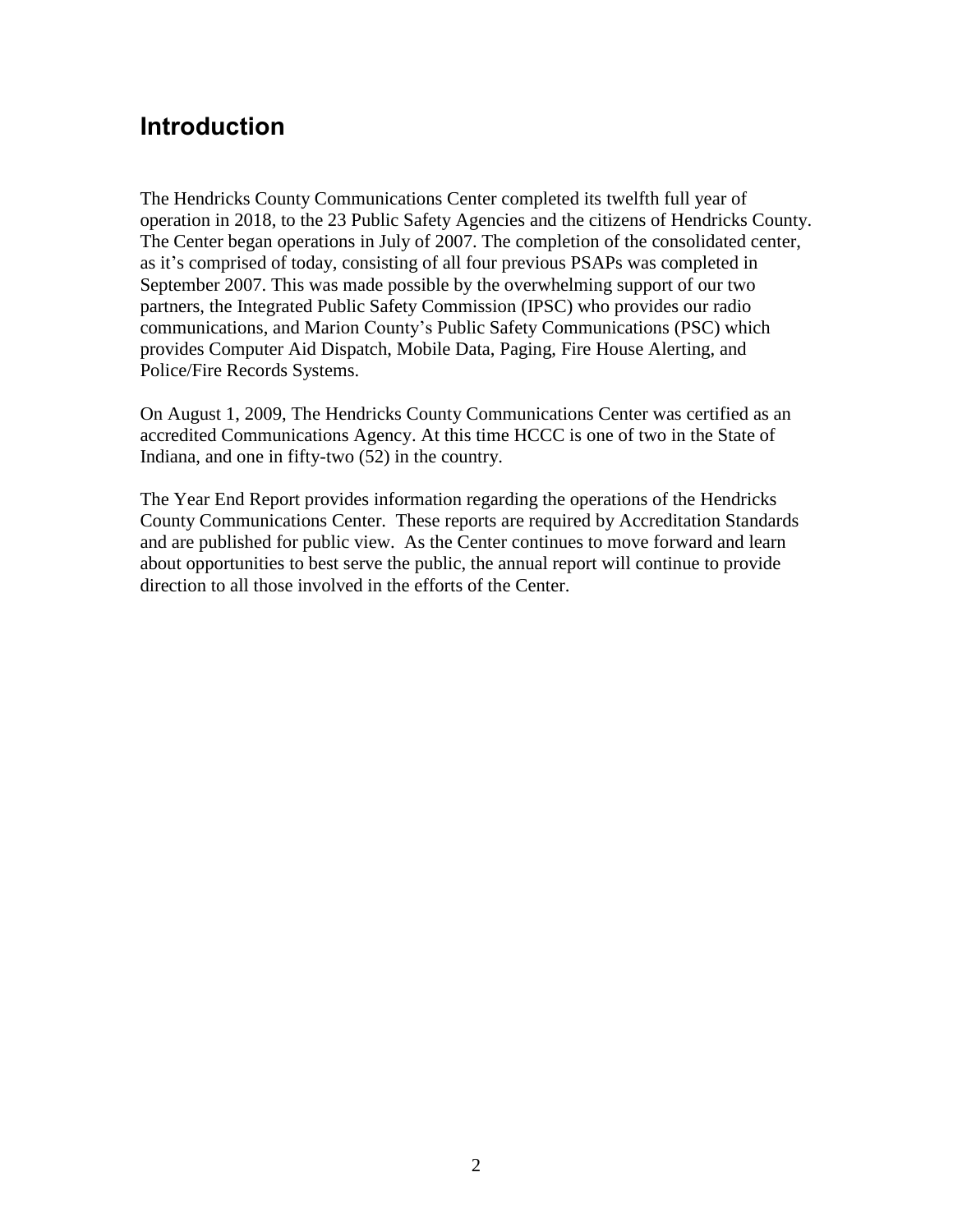# **Multi-Year Plan**

# **Long Term Goals and Operational Objectives CALEA Standard: 1.2.3, 1.2.5, 1.2.6, 1.2.8, 1.2.9A&E, 5.1.1C, 6.1.5D, 6.7.2**

#### **GOAL**: Improve Training Program

The Center has adopted the APCO training programs for use of all employees. Currently we have 5 employees who are instructors in the various APCO training courses. There are 18 employees who are APCO Certified Training Officers.

**OBJECTIVES**: Develop training plan and timetable to ensure that all employees are trained in the four major APCO components; Public Safety Telecommunicators, Emergency Medical Dispatch, Law Enforcement Communications and Fire Communications. Maintain all necessary certifications and provide in-house training for recertification. In addition to our core training in 2019 we will continue to focus on Customer Service, Management Leadership, and Dispatch Skills. **We continually strive to improve the education of our Communications Officers.**

**GOAL**: Refine and expand New Computer Aid Dispatch and Mobile Data System The Communications Center has been partnered with Marion County Public Safety Communications Agency (PSC) since our inception in 2007 we have been using their Tiburon CAD. The last four years PSC has been working to replace the Tiburon CAD originally installed in 1992. In 2017, PSC signed an agreement with Motorola Solutions to implement the Premier One CAD system as the new CAD for both counties. Motorola Solutions will also provide a new mobile data system for Police and Fire Agencies. Opportunity to use true location of apparatus to recommend units. **Ongoing expected completion second quarter 2019**

#### **GOAL**: New Police Records System

The Communications Center has been partnered with Marion County Public Safety Communications Agency (PSC) since our inception in 2007 we have been using their Tiburon police and then the InterAct Police Records System. Both of the counties have outgrown the capabilities of those systems. With the implementation of the new CAD a new Police and Fire Records system needs to be purchased. PSC is in current negotiations with vendors on these systems.

### **Ongoing expected completion fourth quarter 2019**

**GOAL**: New Computer based Emergency Medical protocol method for CAD The Communications Center has always used a flip card system for medical protocols for Emergency Medical Dispatch (EMD). With the implementation of the new CAD system we want to integrate a software based approach to more effectively and efficiently prioritize Emergency Medical Calls. Once implemented, this will allow for better records keeping, and quality assurance.

## **Training to occur in the 4th quarter and implementation to occur in the first half of 2020.**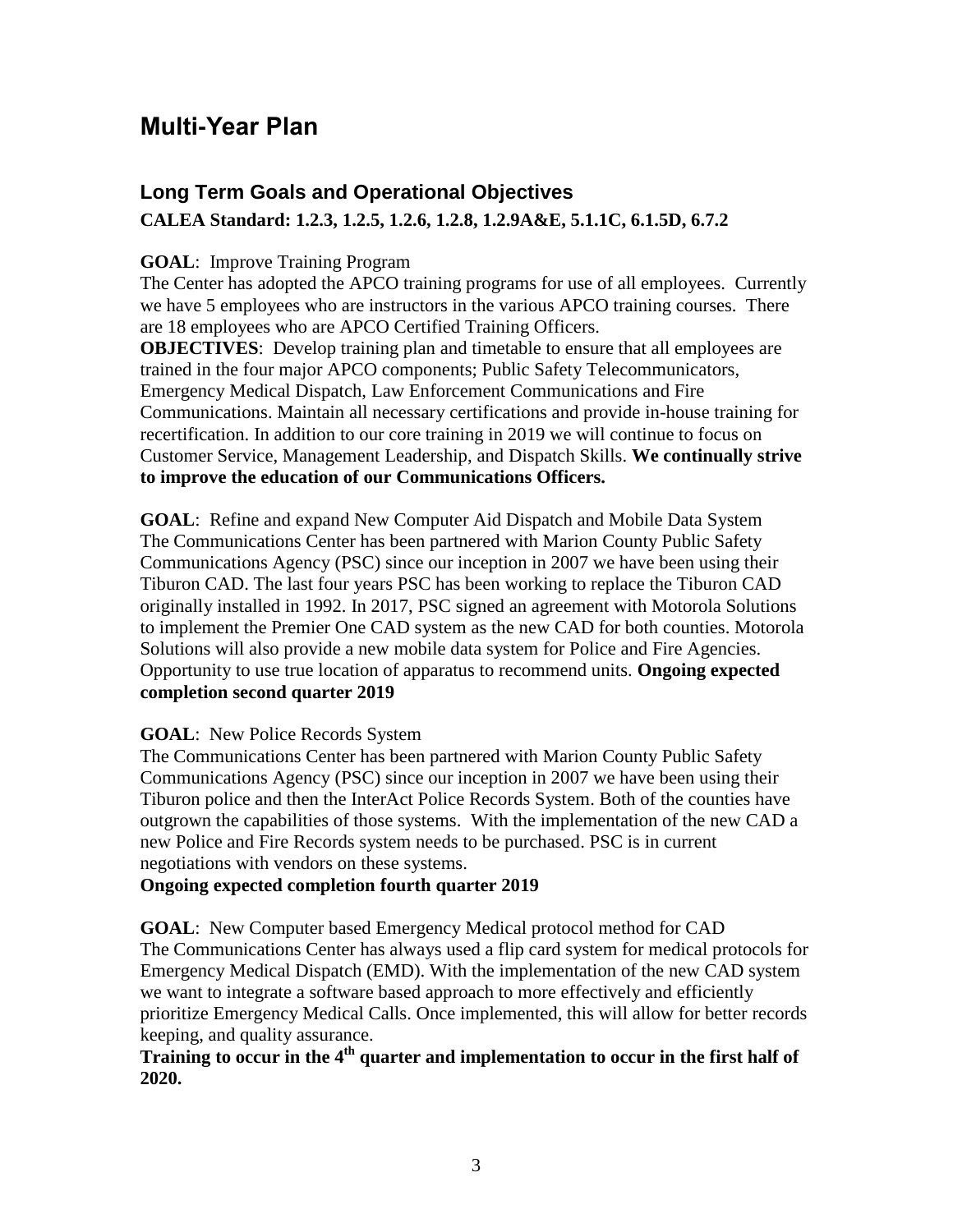#### **GOAL**: Mobile Command Post

Hendricks County has a need for a Mobile Command Post to be sent directly to the scene of significant events. In addition this vehicle will be used at events needing on the scene coordination such as festivals, and large gatherings of visitors to Hendricks County. **OBJECTIVE:** Establish a Committee to specify the design and capability of the vehicle. Funding of the vehicle, it is expected that the cost of this vehicle will be spread across several budget cycles.

**GOAL** – Expand Quality Assurance Program to include Fire incidents. The Centers Q/A program currently reviews and grades Police and Emergency Medical. The Employee evaluations are directly tied to the Q/A. **Ongoing** 



The 2018 QA Center average is a 96.5%; this is up 4.6% from 2017.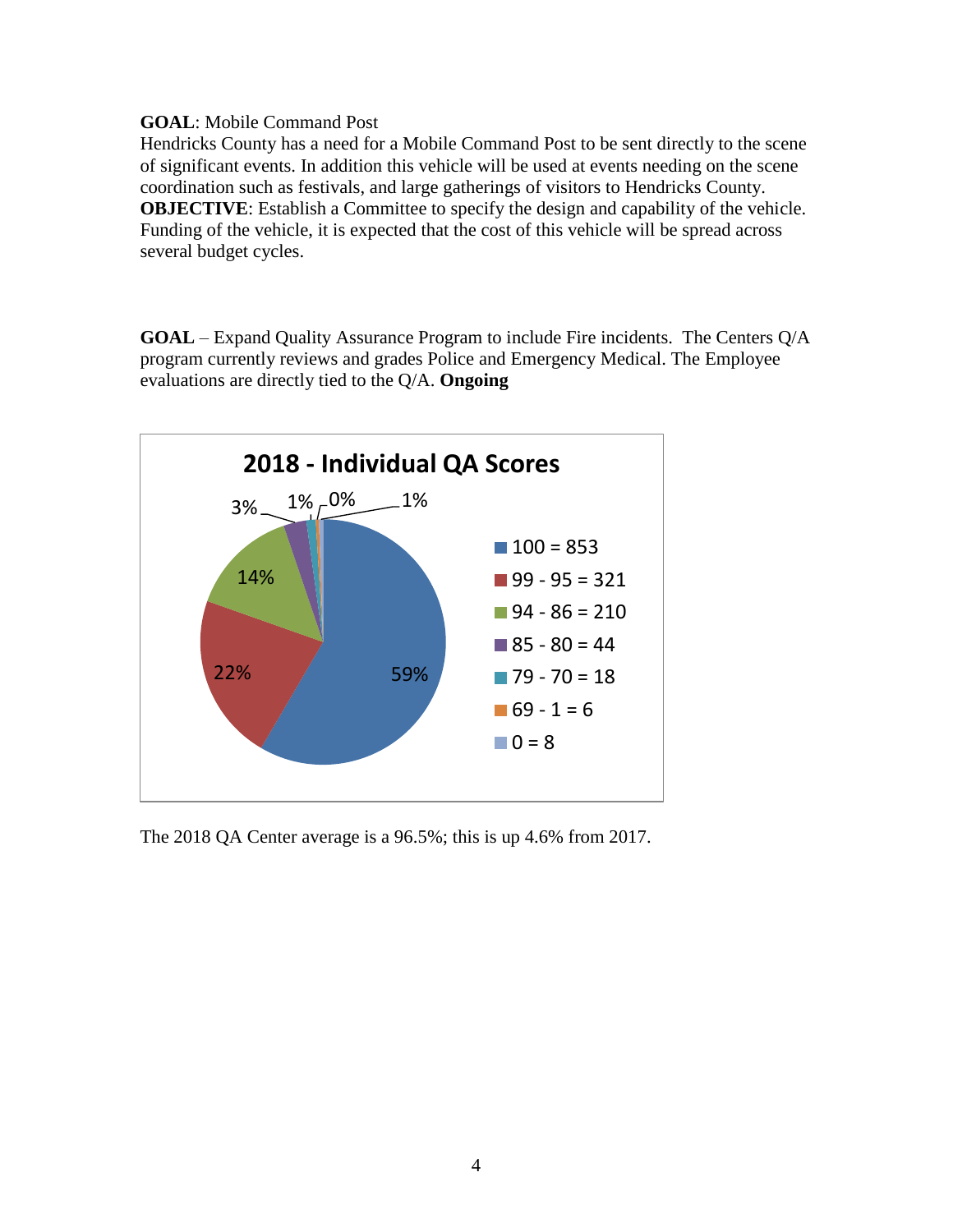

# **Anticipated Workload and Population Trends**

## **CALEA Standard 1.2.8, 1.2.9B, 6.7.2**

Number of Fire/Police Incidents:

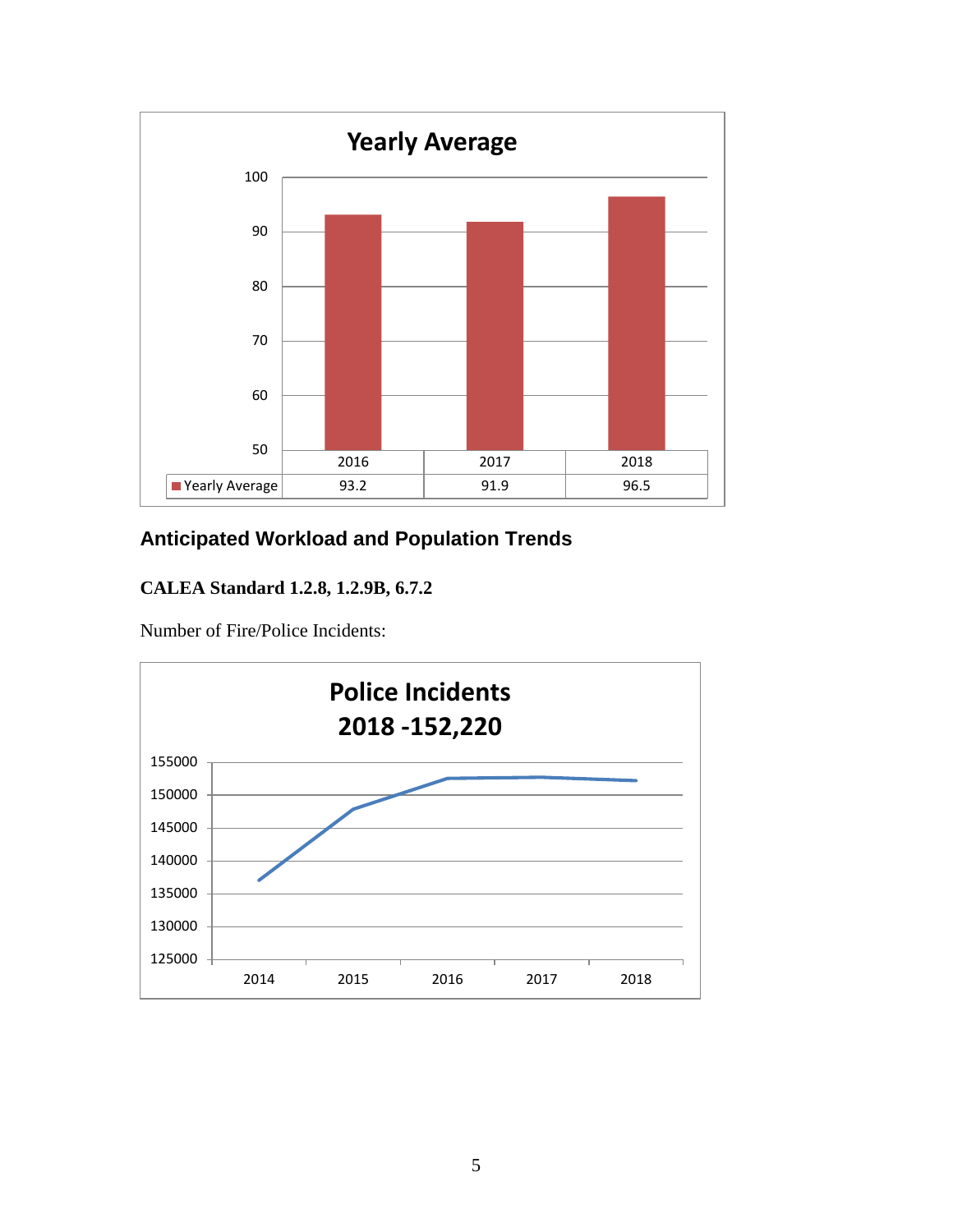

### *PHONE ACTIVITY:*

#### **NENA (National Emergency Number Association) National Standard:**

- 90% of all 911 Calls answered under 10 seconds
- 95% of all 911 Calls answered under 20 seconds

#### **Hendricks County Communications Center:**

- *911* calls answered in 2018: 57,750
- Average wait time was 4 seconds
- 98.51% of 911 calls picked up in under 10 seconds
- 99.94% of 911 calls picked up in under 20 seconds

#### Following to be updated:

| 2018 Call Count by Quarter: |                |                |                |        |              |
|-----------------------------|----------------|----------------|----------------|--------|--------------|
|                             | Q <sub>1</sub> | Q <sub>2</sub> | Q <sub>3</sub> | Q4     | <b>TOTAL</b> |
|                             |                |                |                |        |              |
| <b>Emergency</b>            | 13,370         | 15,207         | 15,010         | 14,163 | 57,750       |
| Non-Emergency               | 32,479         | 34,260         | 34,120         | 32,703 | 133,562      |
| Total                       | 45,849         | 49,467         | 49,130         | 46,866 | 191,312      |

| Percentage of Change from Prior Year: | Q1   | Q2      | Q3      | Q4   | <b>TOTAL</b> |
|---------------------------------------|------|---------|---------|------|--------------|
| <b>Emergency</b>                      | 6.9% | $-0.7%$ | 0.9%    | 6.2% | 3.1%         |
| <b>Non-Emergency</b>                  | 2.5% | $-4.0%$ | $-7.9%$ | 5.6% | $-1.3%$      |
| Total                                 | 3.8% | $-3.0%$ | $-5.4%$ | 5.8% | $-0.1%$      |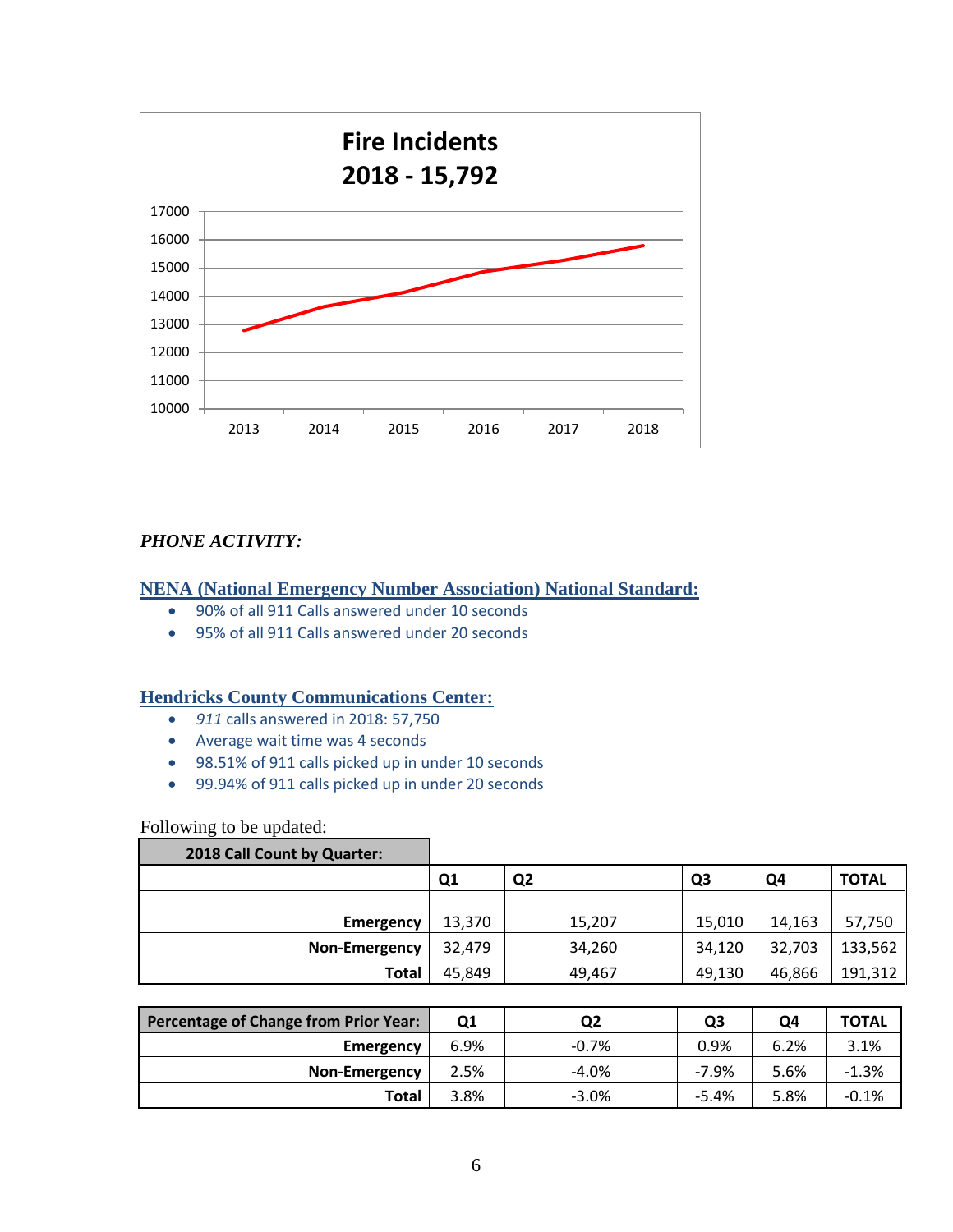These numbers are reported from Vesta Analytics, a product of AT&T, which is our 911 Telephony System. Our totals for the year fluctuated more than in recent past.

The quarterly counts were pulled from ECaTs (Emergency Call Tracking System) as well. And while there was a small discrepancy regarding the total number of calls, it did reflect the same quarterly pattern.

#### *TexTTY:*

Being in our third year of using TexTTY (text to 911), the Center has become that much more familiar with it and found it as a helpful resource in a number of different incidents.

There were a total of 3587 outbound conversations, compared to 2718 last year conversations, and additional 144 Inbound (last year: 158). This is a 32% increase in outbound as we continue to find this as a very useful tool. It is anticipated that these numbers will increase rapidly over the coming years, as this program becomes more known, we plan to advertise this more, and the increasing rate of texting preference to a voice call.

## **Anticipated Personnel Levels CALEA Standard 1.2.8, 1.2.9C, 6.7.2**

Hendricks County remains the  $10<sup>th</sup>$  largest county in the State, and the growth rate continues to be in the State's top 5. As the population of the county has breached the 165,000 mark, all estimates anticipate continued growth as the county has had an annual growth rate of 14.9% since 2010.

Throughout the year, we analyze our staffing levels and workloads and there appears to be a need to increase our numbers on the Dispatch Floor at this time. As employee activity continues to climb, as job functions and customer service expectations continue to rise, and the population and activity of Hendricks continues to grow, this concept has merit. Further analysis will take place. There were 2265.5 hours of OT accounted for employees on the Floor, including 45 instances where Mandatory came into play. As a result the Town of Plainfield has hired an outside vendor as a consultant to review our manpower deployments and make recommendations on staffing levels. The vendor will make recommendations on methods to reduce stress in the working environment. It is well documented that stress and job turnover is a continuing issue in this line of work.

As for technical assistance, we continue to rely upon the assistance of a part-time employee to fulfill this need. This employee continued to apply critical hours (934 hrs) in 2017 on various key projects, such as the Radio Project and Radio Inventory. With the number of projects that the Center undertook and plan to move forward with, we continue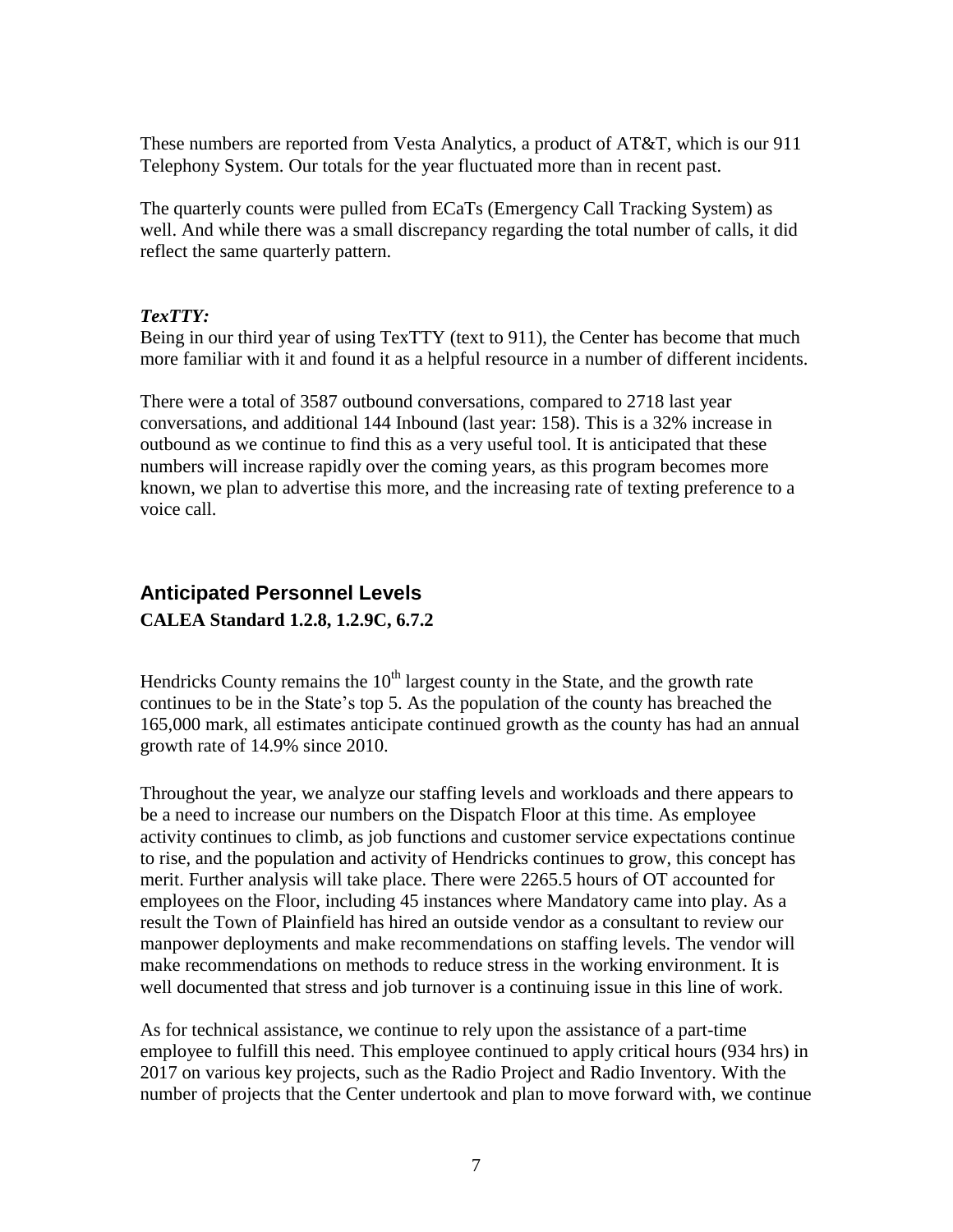to rely on this position. The current authorized strength is 38 Full Time and 10 Part Time personnel. Full staffing for the Operations Division is 4 Shift Supervisors, 4 Assistant Supervisors, 26 Communication Officers (6 per shift plus 2 tac-shift). 4 Personnel are assigned to the Administrative Division.

### **2016**

- Full-Time Positions Allowed: 34
- Staffing at Beginning of the Year: 30 (individual's hire date was Jan.  $2^{nd}$ )
- End of the Year Staffing: 31
- Resignations: 7
- Retired: 0
- Dismissals: 3
- Hired: 11
- Turnover rate  $= 32.3\%$

## **2017**

- Full-Time Positions Allowed: 34
- Staffing at Beginning of the Year: 32
- End of the Year Staffing: 32
- Resignations: 4
- Retired: 2
- Dismissals: 0
- $\bullet$  Hired: 6
- Turnover rate  $= 18.75\%$
- A positive difference of 13.6%

### **2018**

.

- Full-Time Positions Allowed: 34
- Staffing at Beginning of the Year: 32
- End of the Year Staffing: 33
- Resignations: 0
- Retired: 0
- Dismissals: 1
- Hired: 2
- Turnover rate  $= 3.1\%$
- Positive difference of 15.65%

Over the previous 3 years, the Center's has greatly improved our retention rate.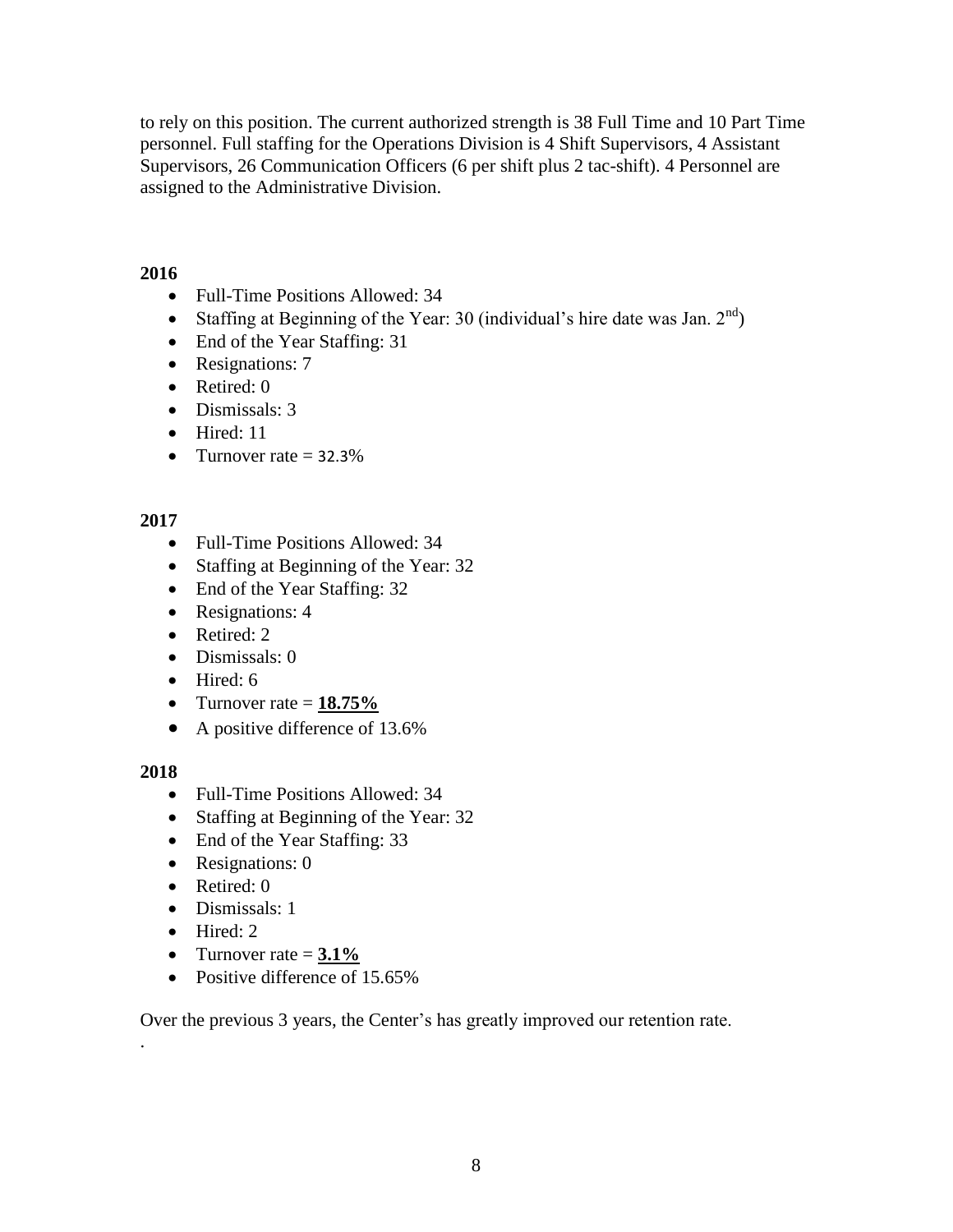### **Anticipated Capital Improvements and Equipment Needs**

**CALEA Standard 1.2.8, 1.2.9D&E, 6.7.2**

**Priority Dispatch Emergency Medical:** With the implementation of the new CAD system we would like to automate the EMD procedure.

**Timeline:** 2019-2020 **Cost:** \$152,000

**Priority Dispatch Emergency Fire:** With the implementation of the new CAD system we would like to automate the Fire procedure. **Timeline:** 2020-2021 **Cost:** \$111,000

# **Required Reports**

## **Risk Management Program CALEA Standard 1.2.1D, 1.2.3, 1.2.8, 2.2.5, 6.7.2**

An annual review of the Risk Management program was conducted on January 8, 2018. The annual OSHA Form 300A report was posted 1/30/18.

The liability policy for the Center is provided by Havens-Wiggins Insurance through the Town of Plainfield. The coverage was reviewed by the Director and John Wiggins of Havens-Wiggins Insurance in January 2018 and found to provide comprehensive coverage for the Center.

## **Component Goals and Objectives CALEA Standard 1.2.3, 1.2.5, 1.2.6, 1.2.8, 1.2.9E, 5.1.1C, 6.7.2**

Continuing Education –

**GOAL**: The Center has established APCO as the training standard for Hendricks County. We are also looking into specialized training such as active shooter, advanced fire, critical incident management, suicide intervention and communications unit leader training. In the last quarter of 2018, with the new CAD system in play, it is recognized that internally training on the foundations of our operations will be focused on.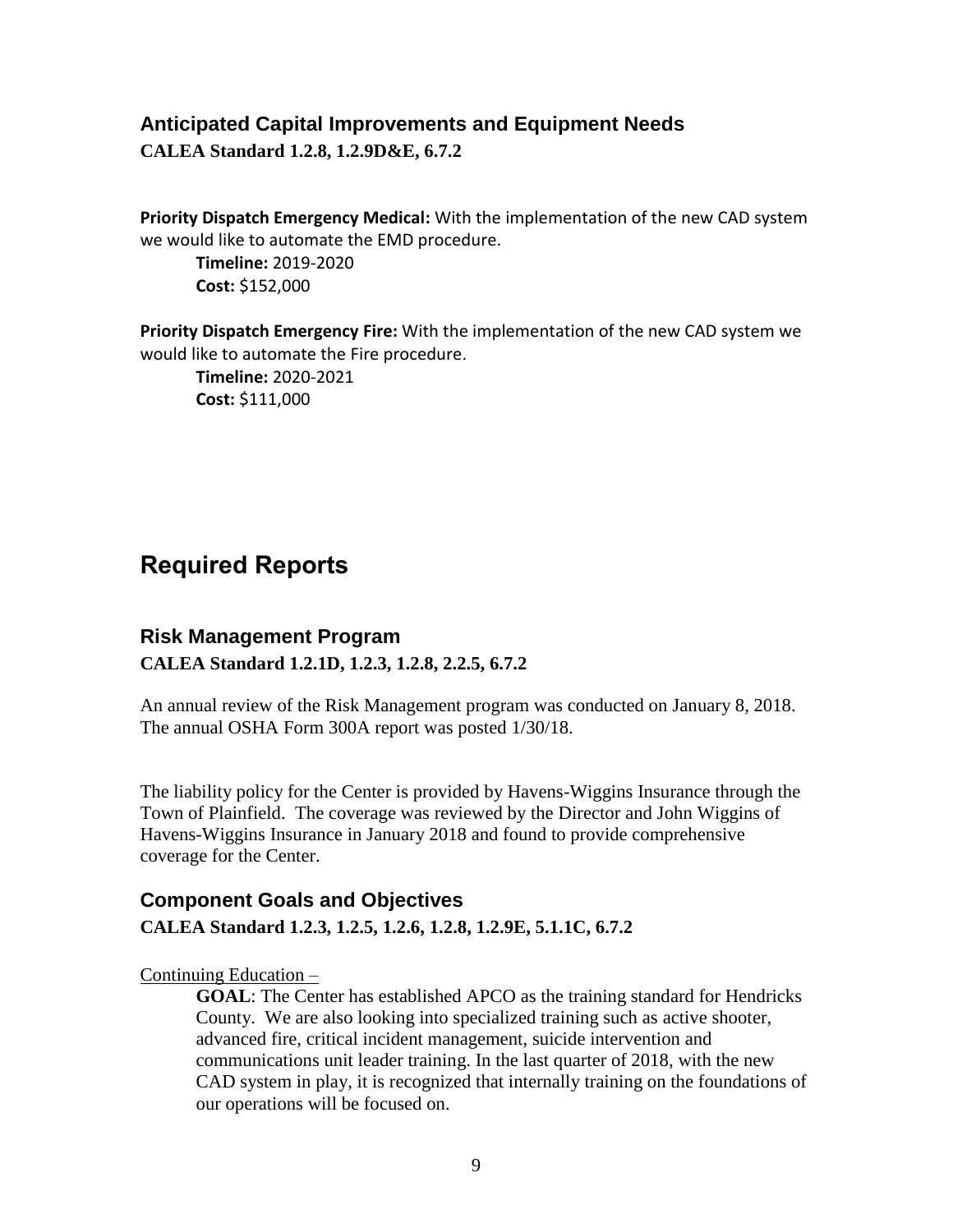**OBJECTIVES**: Set training schedules for 2019-20, ensure all records are completed, implementation and use of Target Solutions and look to additional areas for specialized training. **Status**: **Ongoing**

#### CAD System –

**GOAL**: Refine and expand current Computer Aid Dispatch, Mobile Data, Police and Fire Records System. The Center has partnered with Public Safety Communications (formerly MECA) to utilize Marion County's CAD, Mobile Data, Police and Fire Records since 2007. Hendricks County Communications Center will continue to partner with Marion County with the implementation of the new Motorola systems

**OBJECTIVE**: Install, test, and implement the new CAD, Data and records system

#### Dispatch Procedures –

**GOAL**: Implement Police and Fire Guide Cards that is integrated with the CAD system. The Center currently utilizes APCO EMD Guide Cards to provide guidance on Emergency Medical Dispatch incidents. In conjunction with the transition to ProQA, we are expanding this program to include Police and Fire incidents, to also involve our Quality Assurance program..

**OBJECTIVE**: Complete implementation in 2019.

## **Annual Review of Specialized Assignments CALEA Standard 1.2.8, 1.3.3A-C, 1.3.4, 6.7.2**

The Hendricks County Communications Center currently has a position listed as Specialized Assignments. This is the Communications Training Officer/APCO Instructor. These positions require advanced training and are in addition to the normal duties of the employee.

Communications Training Officer and Instructor - The purpose of this position is to provide basic training for newly hired employees and remedial training to all other employees as needed. The need for this position comes from the fact that all employees of the Center need to receive thorough, comprehensive training prior to being released to work on their own within the Center. Since the Center has adopted the APCO standards for basic training, the Communications Training Officers and the Communication Training Instructors are to be APCO certified in order to provide the initial training.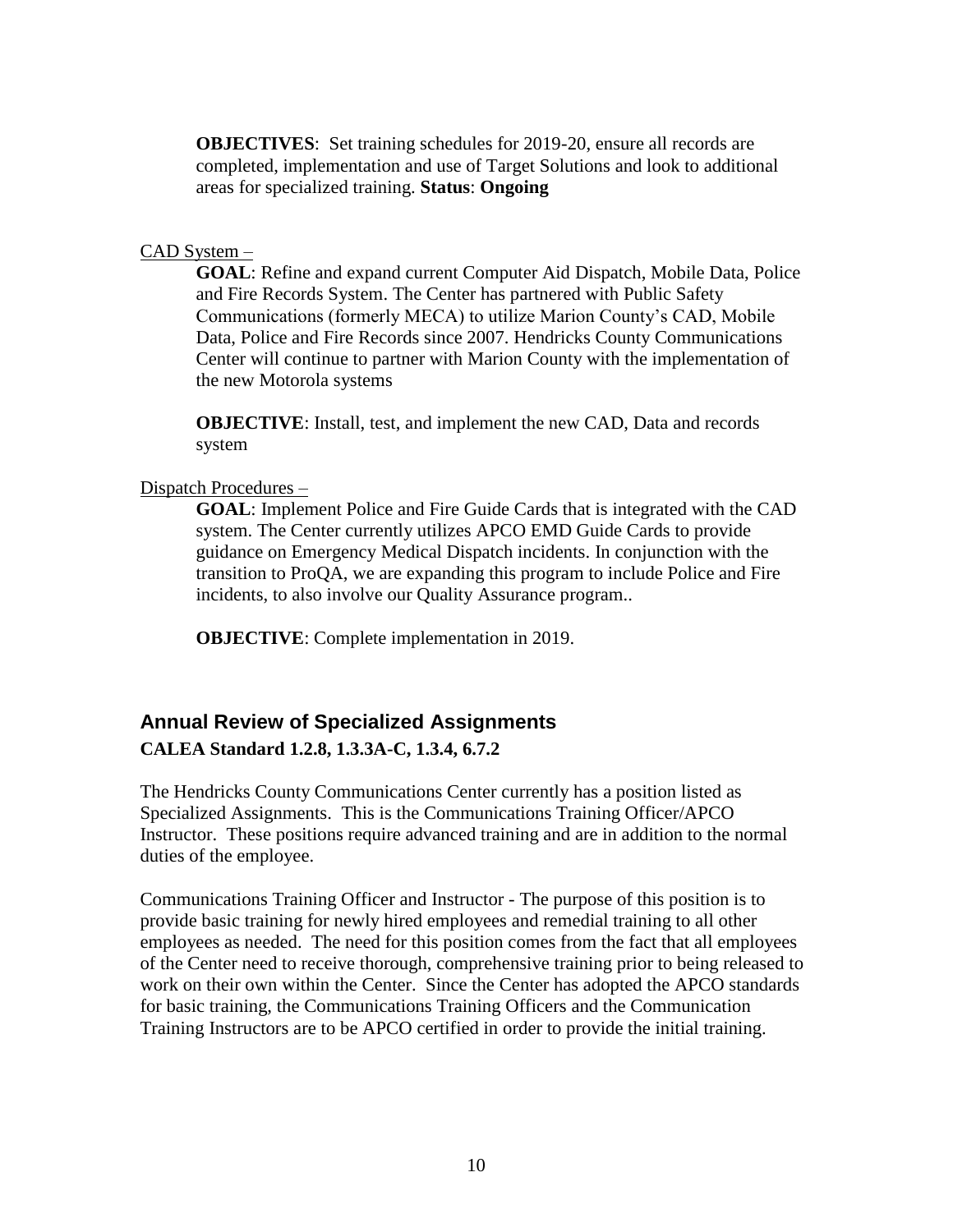# **Liability Incident Reports Analysis CALEA Standard 1.2.8, 6.7.2**

NEED TO UPDATE: Notification to the Administration throughout the year on potential liability issues is done primarily through the Guardian Tracking system as it serves as a personnel early warning system, while also tracking of incident that are potentially libelous to the Center.

There were 18 items handled through the disciplinary system and it should be noted that none of the events resulted in any major problems.

An analysis of this information shows that improper locations are a major concern for liability. In addition to the QAs and the Incorrect Location Policy, it is believed that we have accounted for this issue with adequate attention. At the end of the year, the new CAD system also posed issues simply due to its unfamiliarity and the need for configuration/provisional changes as issues were found.

# **Community Involvement Report**

## **CALEA Standard 1.2.8, 2.6.3, 6.7.2**

The Annual Community Involvement Report is intended to make the Administration aware of situations that could have a bearing on public safety communications within the community. The mapping of the county is critical to the use of the CAD system. Ensuring that we have the proper address ranges and street names for the entire county as well as areas closely bordering the county is essential to proper response. Second, informing citizens of the county on the proper use of the 911 phone lines for emergencies only while utilizing the non-emergency lines for routine requests. Third, informing the public on how to best contact their local police and fire headquarters rather than calling the Communications Center. Fourth, informing the public on the use of the weather alert system, the Everbridge mass notification system and the reaction that the activation should provide.

The Communication Center provided instruction on the proper use of the 911 system, passed out educational information and resource magnets at the following events in 2018

- May 16, 2018 Children's Bureau Community Block Party 1 Employee Had booth space with attendance of approximately 150 residents of Hendricks County attending
- July 18, 2018 Hendricks County 4-H Fair with Hendricks Regional Hospital 2 Employees - Had booth space with attendance of approximately 2000 residents of Hendricks County attending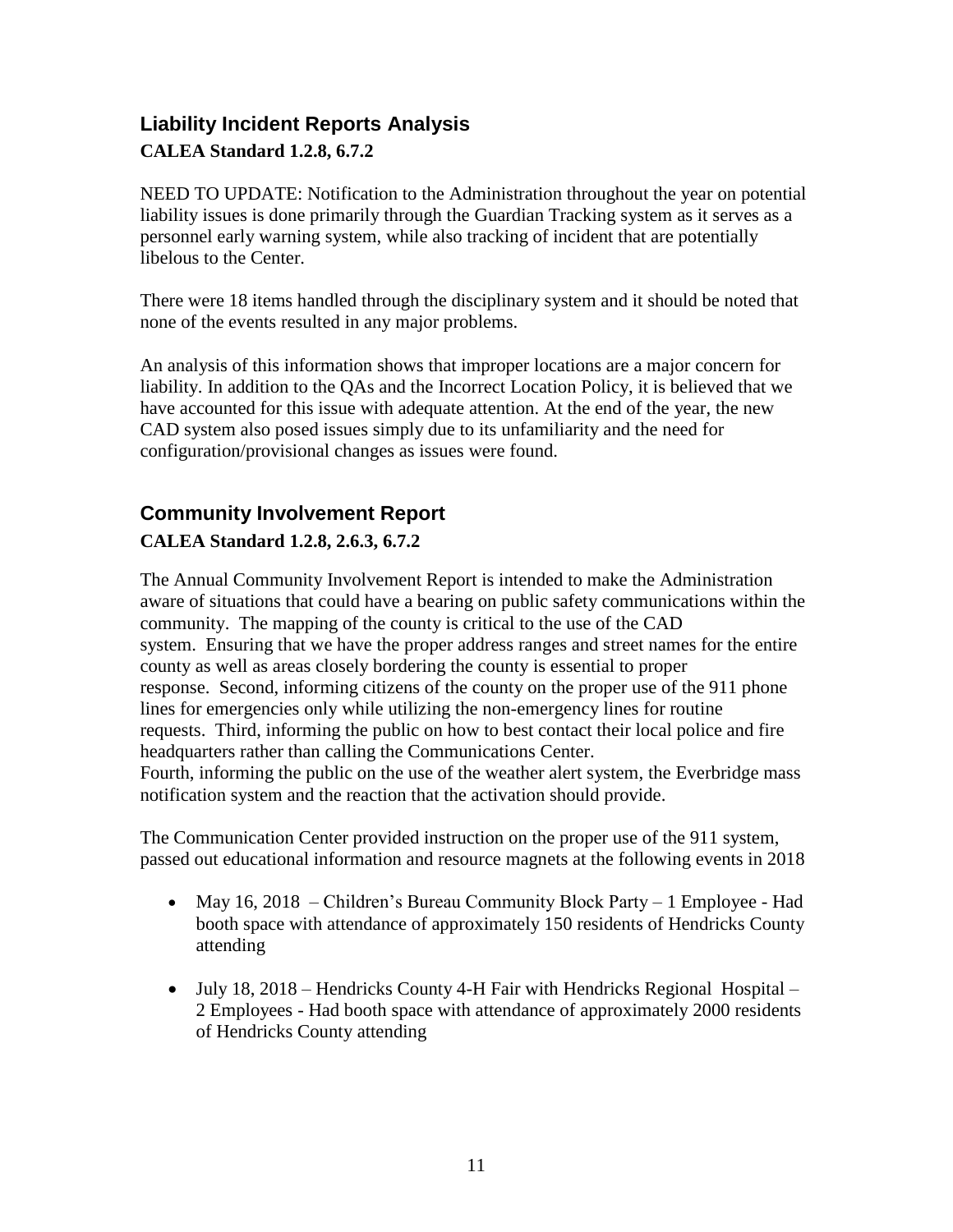- August 7, 2018 Danville, Avon National Night Out  $-4$  Employees (2 at each event) – Had booth space with attendance of approximately 3800 residents (total) of Hendricks County attending
- August 11, 2018 Plainfield PD National Night Out Family Day  $-2$  Employees – Had booth space with attendance of approximately 150 residents of Hendricks County attending
- August 15, 2018 Senior Social Sugar Grove Retirement Home –1 Employee Had booth space with attendance of approximately 40 attending
- September 22, 2018 Clayton Block Party 1 Employee Had booth space with attendance of approximately 200 residents of Hendricks County attending
- September 23, 2018 Brownsburg Fire Safety Fair 1 Employee Had booth space with attendance of approximately 700 residents of Hendricks County attending
- October 2, 2018 Brownsburg National Night Out 2 Employees Had booth space with attendance of approximately 800 residents of Hendricks County attending
- October 13, 2018 Hendricks County Kids Fair (Prevent Child Abuse in Hendricks County)  $-3$  Employees - Had booth space with attendance of approximately 3,500 residents of Hendricks County attending
- December 2, 2018 Everyday Superheroes Cook Off Hendricks County Fairgrounds – 4 Employees – Had booth space with attendance of approximately 300 residents of Hendricks County attending.

## **SCHOOLS**

- October 12, 2018 Central Elementary Fire Safety Day (Kindergarten) 2 Employees  $-4$  Rotations  $-150$  students
- October 12, 2018 Van Buren Elementary Fire Safety Day (Kindergarten) 2  $Emploves - 4 Rotations - 150 students$
- October 30, 2018 Brentwood Elementary Fire Safety Day (Kindergarten) 2  $Employes - 5$  Rotations  $-200$  students
- November 2, 2018 Clarks Creek Elementary Fire Safety Day (Kindergarten) 2 Employees – 4 Rotations – 200 students
- November 2018 (daily for 3 weeks) Imagination Lab (Clarks Creek Elementary) Superhero Recognition –  $8$  Employees –  $2$  Rotations – 1200 students.